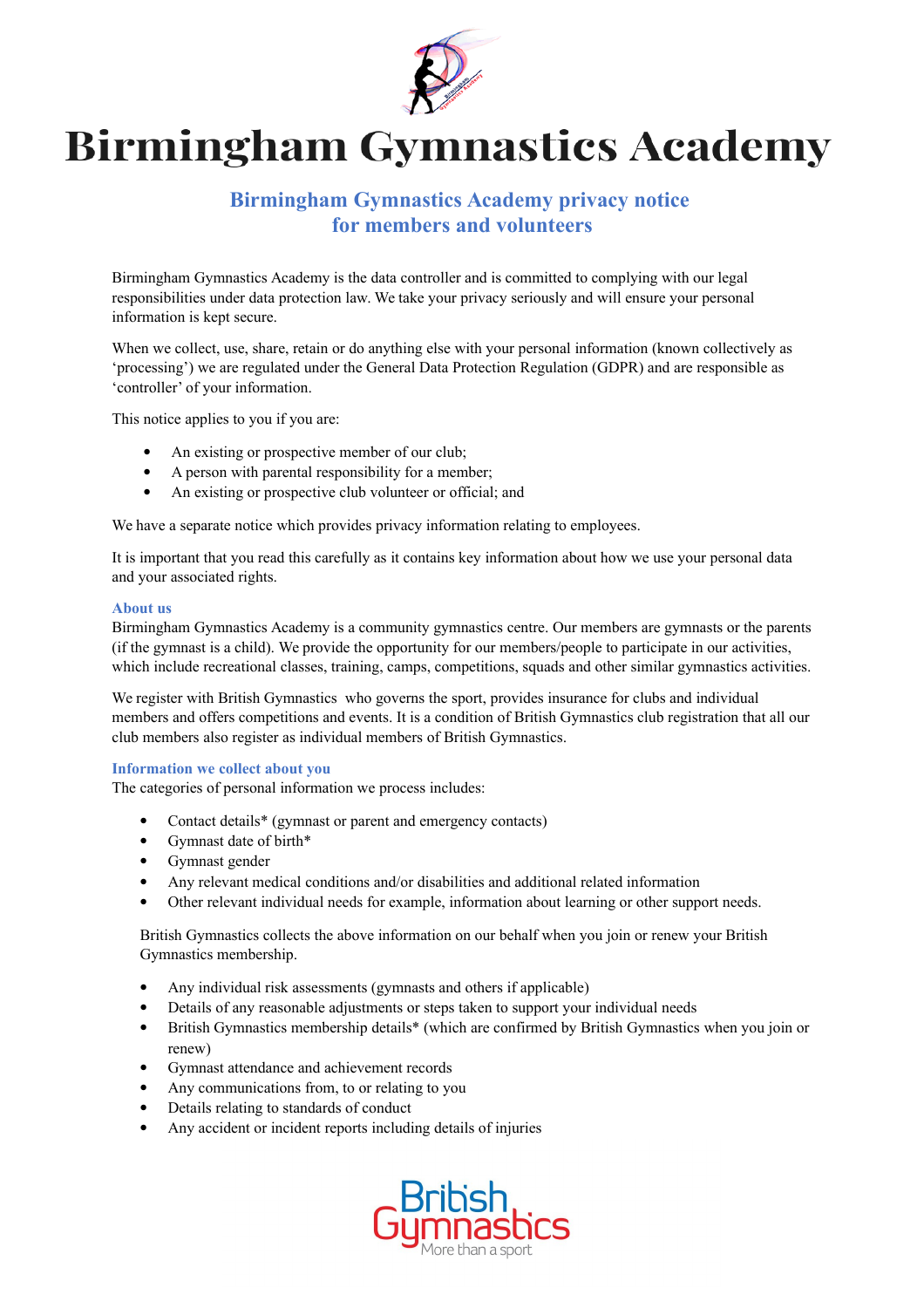- IP address, browser identifier and the time of access (if you use our website)
- Bank details (If you are making regular payments to us or we are making payments to you e.g. for volunteer expenses)
- Experience, qualifications, training and confirmation that you have completed a criminal record check (prospective or existing volunteers).

The information marked with an \* above is essential for us to provide your membership. It is your choice whether you provide all the information we have requested but not providing information may affect our ability to meet you or your child's needs and to protect their well-being.

If you are a competitive gymnast, we record other information about you to support your training and participation in competition such as:

- Training and technical information
- Lifestyle information
- Nationality (if you are competing at international level)

If you attend an event or trip with the club, we will also collect the following information where relevant:

- Dietary requirements and any other relevant information that we need to know to ensure your needs are met; and
- Passport information if the trip is abroad.

#### **Our purposes for processing information about you**

We use the information we hold about you for a variety of purposes which are outlined below. Data protection law requires us to tell you what our legal reason is for each purpose.

#### **Contractual purposes**

When you ask us to provide you a service, such as club membership or registration, gymnastics classes, competitions, trips or other activities or you buy a product from us we usually need to use information about you to provide this product or service, for example:

- To contact you to confirm arrangements;
- To notify you about changes to terms and conditions;
- To tell you when it is time to renew membership or re-register for activities
- To process payments or send you receipts required.
- To provide you with the benefits and services to which you have subscribed.

We do so because it is necessary for the performance of a contract.

#### **Legal obligations**

We have a duty of care to ensure it is safe for you or your child to take part in gymnastics activity and to keep you/them safe while participating. Some individuals may be at risk of harm from participating in gymnastics activity as a result of a pre-existing condition. It is vital that you let us know if there is any reason why taking part in gymnastic activity may be unsafe prior to participation. With your agreement, we will review any information you provide and undertake risk assessments in consultation with yourself and any appropriate trained professionals e.g. medical consultants. When we ask participants to provide relevant health information such as details of medical conditions, medication needs, allergies or injuries, this is because we have a legal obligation.

If you are selected for a role at the club, we will usually obtain a reference from any appropriate organisation or individual you have nominated.

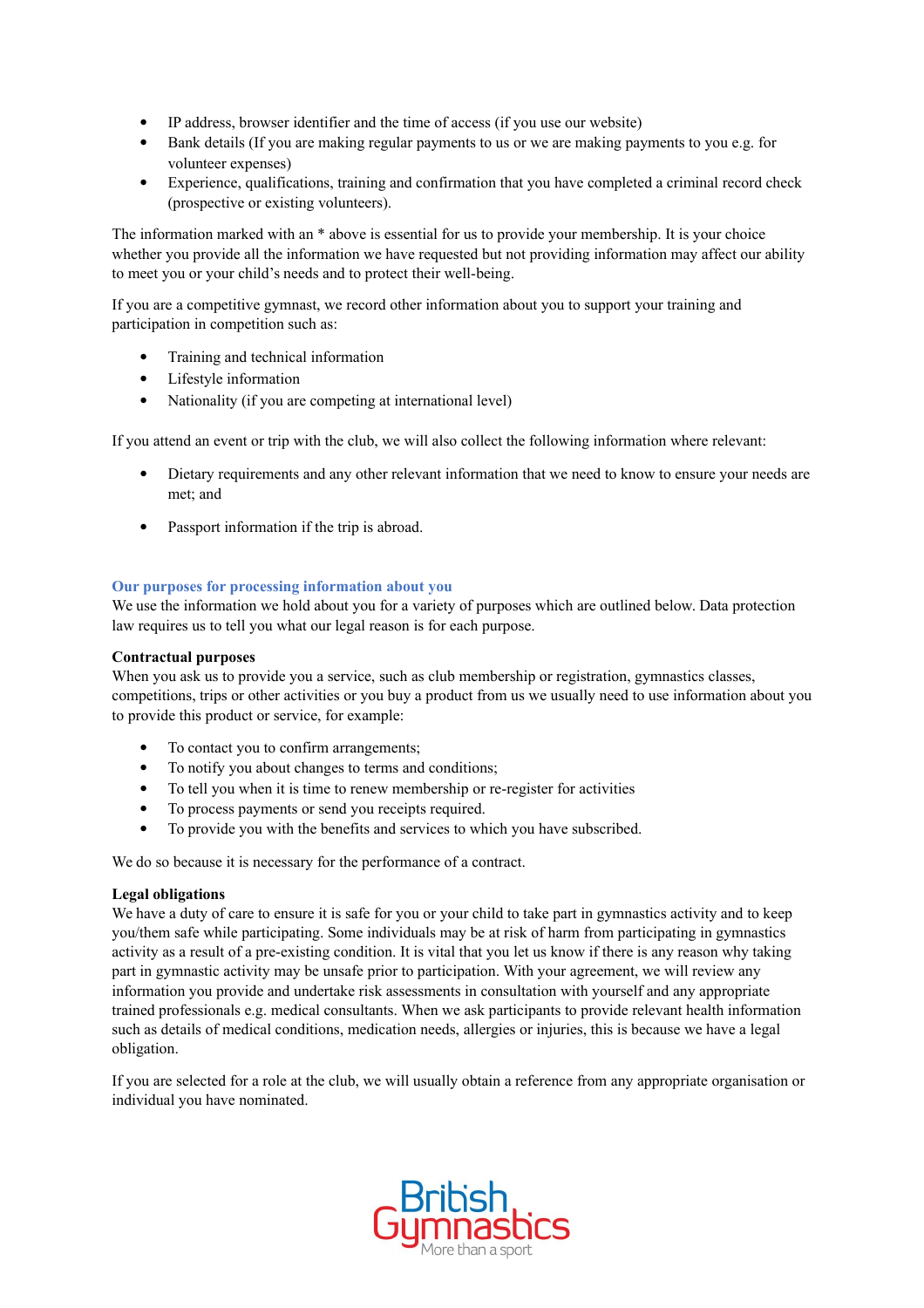When you tell us about any special needs such as disabilities or other support information we may use relevant information to comply with our legal obligations under the Equality Act 2010. We will review any information you have provided to help us identify any actions we can take to support inclusion. We may need to ask you for more information to help us to best meet your or your child's needs. We will keep a record of any steps we take to support inclusion.

If you are wishing to volunteer or work for us, we may need to ask you to complete a criminal record check as we have a legal obligation to do so. We jointly control the checking process with British Gymnastics who is responsible for the assessment of any content on the check and will only share information with us where it is appropriate. For example, if you are considered by British Gymnastics to be unsuitable to take on the role, we may share relevant and proportionate information about criminal offences where it is deemed that while you are not considered unsuitable to take on the role, if it is considered necessary for safeguarding purposes.

When we retain information about you, even after you are no longer taking part in gymnastics activity, this is often because we are required to do so by law such as records we are required to keep for business and accounting purposes. Sometimes we are also legally obliged to share information about you with third parties. More information it provided below.

#### **Legitimate interests**

We rely on legitimate interests for the following purposes:

 **Responding to communications, concerns or complaints and seeking feedback from you about our services.**

We will use the information you provide to respond to any comments or questions you raise and where appropriate to undertake investigations into any complaints or concerns. On occasion, we may contact you to seek your views on the services we provide.

#### **Holding emergency contact information**

When you join the club, we collect contact details. We also ask you to provide an emergency contact which we will only use in exceptional circumstances if we are unable to contact your primary contact e.g. a parent.

#### **Maintaining attendance registers, achievement records and waiting lists**

For health and safety purposes and club records, we need to maintain a register of those in attendance at training or other club activities e.g. records of progress towards an award scheme.

If there are no places in the club, we can place you on our waiting list and will contact you using the details you provide to inform you when a place is available.

#### **Entering you into a competition and providing results**

If you wish to take part in a club competition, your information, usually your name, date of birth and gender, will be used to enter you into the appropriate category and your score will be recorded. Results of competitions are normally published on our website.

If you wish to enter a competition organised by another gymnastics body, including British Gymnastics we will provide your information to the organiser to enable you to take part in the competition or event that they are organising.

# **Collecting additional information to support a participant attending a club trip**

Occasionally we organise residential events or trips. If you or your child registers for one of these events, we will need to collect additional information that may vary dependent on the specific activities and whether they involve meals and travel. Additional information we require may include passport information and any other relevant information necessary to provide support whilst away from home.

**Monitoring performance and undertaking fitness assessments**

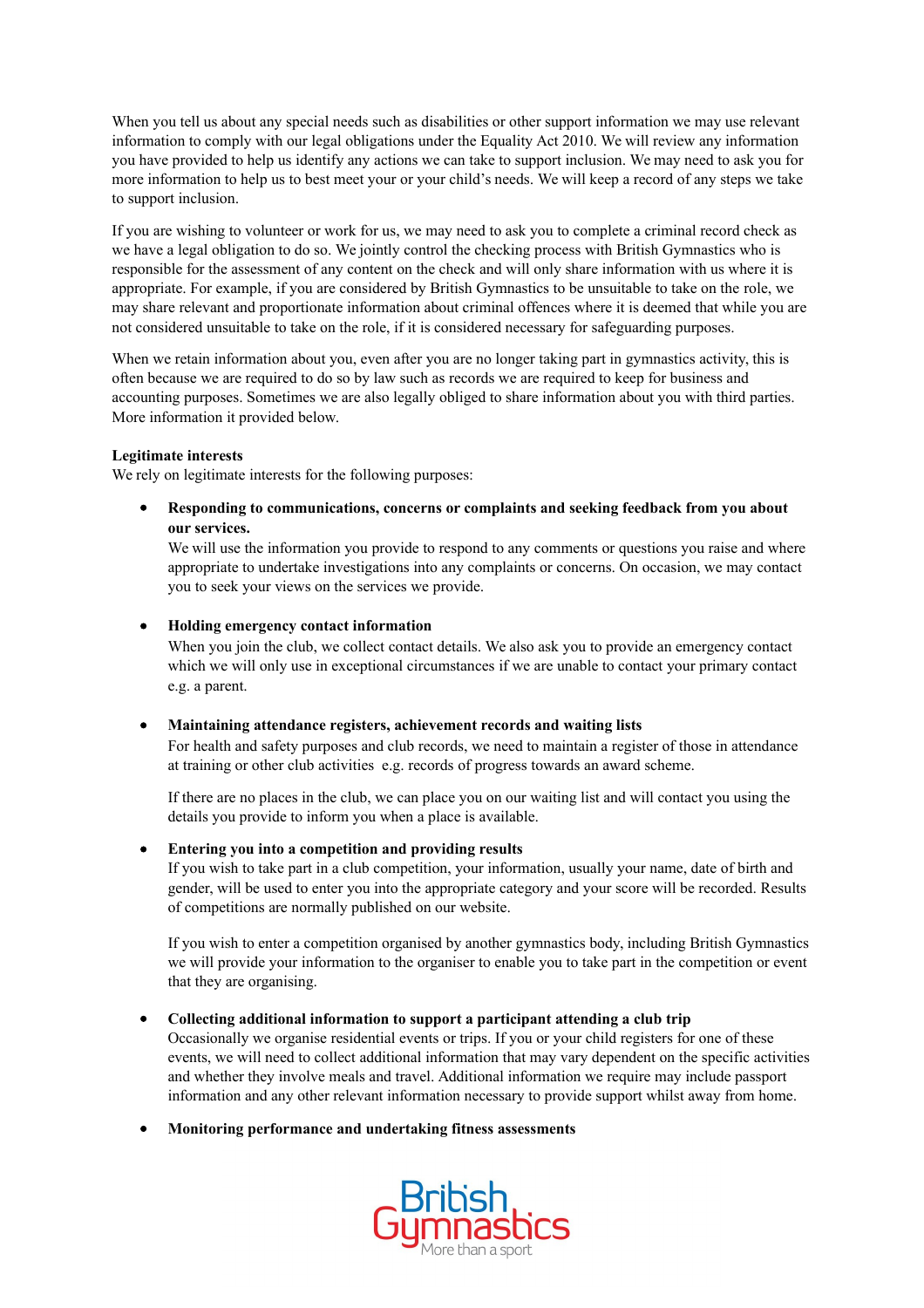If you or your child are/is a competitive/elite/squad] gymnast, we will need to collect additional information about you/them. We track and monitor gymnast's performance in training, trials and competition and undertake regular fitness assessments. We may require additional information about lifestyle and education if you or your child are/is training at an elite level and requires time out of school or lifestyle.

 **To monitor that you have completed any required safeguarding training and criminal record checks**

If you undertake a role where a criminal record check and safeguarding training are required, we will receive confirmation from British Gymnastics if your check is approved and that you have completed the required safeguarding training.

#### **Filming for coaching purposes**

On occasion, we may film gymnasts e.g. during a gymnastics session for coaching purposes. Videos taken at training sessions for individual coaching purposes will not be used for any other purpose without prior consent.

#### **Photography and filming to promote the club**

We may take photos at club events to promote the club on our website, club social media account and in communications. At our events such as our annual club competitions and club display we may film the event to create a DVD. Any images of children will be published in line with our safeguarding policy.

At our club events such as our annual club competitions and club display, we take photos to promote club activities and may film the event to create a DVD. We publish images on our website, social media account and in our communications. Any images of children will be published in line with British Gymnastics safeguarding policy.

Let us know if you do not wish to be filmed or photographed or do not want your image to be published. While we can usually take steps to prevent you from being photographed or filmed at small club events, please bear in mind that at large public events, it may be difficult to avoid capturing you in footage. However, we always review all photographs prior to publication and we will ensure any images of you are deleted.

We do not use any tracking or analytics on our website. Your IP address will be logged by our webserver but we would not be able to identify you from this information alone.

We have carried out a legitimate interest assessment (LIA) to ensure that the above processing is necessary and is carried out in a way that ensures a balance between the club's interests and your individual interests, rights and freedoms with appropriate safeguards, especially to protect the interest of data subjects who are children. We can provide details of these assessments on request.

You have a right to object to the use of your information for any purposes we undertake based on legitimate interests. Further information is provided in the section below on individual rights.

#### **Consent**

.

We rely on consent in the following circumstances:

**To take photographs and video at a small club event or training for publication.**

With your consent, we may also take photos during training or at club events to promote the club on our website, club social media account and in communications. All film and photos of children will be published in line with our safeguarding policy.

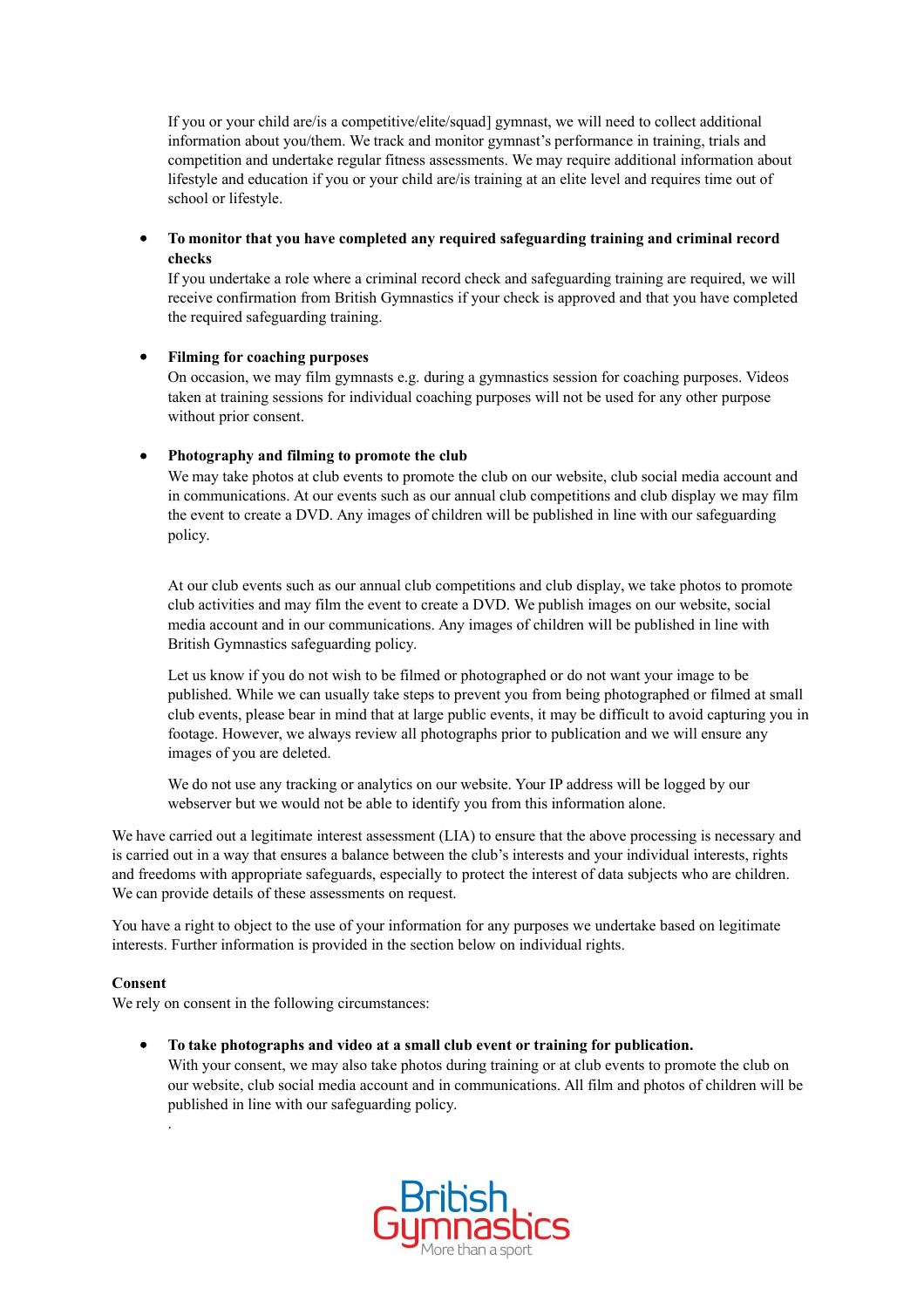When you have given us your consent for your personal information to be used for a particular purpose, you have the right to withdraw this consent at any time, which you may do by contacting us. Your withdrawal of consent will not affect any use of the data that was made before you withdrew your consent.

#### **Special categories of personal data**

Special categories of personal data are a category of information that is more sensitive and requires greater protection. Some of the information we process falls into this category (e.g. health/medical data or any information you provide to us about a disability or your religion, race or gender identity). It is unlawful for organisations to process this type of information unless an additional legal condition applies. We will only process this type of information if one of the following applies:

- You have given your explicit consent or have made this information public;
- We are required to do so to establish, exercise or defend a legal claim;
- We are required to do so to comply with employment or social security or social protection law;
- Legitimate activities of a 'not for profit' organisation;
- There is a substantial public interest in doing so; or
- It is in your vital interests and you are unable to provide consent e.g. if you are unconscious or do not have sufficient mental capacity.

#### **Marketing**

With your consent, we will send you information about our activities, services and products that we think might be of interest to you based on our age, interests and experience. We will send you this information by email subject to your communication preferences.

You can ask us to stop sending you this information at any point by [using the/responding to the relevant communication with the word 'STOP' or by following the instructions in the relevant communication] [or by amending your preferences in 'My Account'. It may take up to 21 days for this to take place.

#### **Why we share information about you**

We have a legitimate interest in sharing your personal information with British Gymnastics to ensure the sport is safe and well-governed and where relevant to access support and advice.

We may also be required to share your personal information in the following reasons:

Complying with legal and/or regulatory responsibilities

We may be required to share information with bodies such as Her Majesty's Revenue & Customs (HMRC), Health & Safety Executive (HSE), Police and Information Commissioner's Office (ICO). We may also share information with other organisations to safeguard children. Any information that is shared will be strictly limited to what is required to ensure children are protected from harm and will be carried out in accordance with the law and relevant government guidance.

- Insurance
- Obtaining legal or professional advice
- Obtaining a service from a third party

All service providers are contractually required to ensure your information is secure and cannot use this information for their own purposes. Where we are required to share information with them to provide the service, we only disclose information that is strictly necessary to deliver the service.

Except for the above, we will only share your information with any other third parties with your prior agreement.

#### **Transfers of data out of the EEA**

We will not transfer or store your personal data outside the UK or the European Economic Area (EEA).

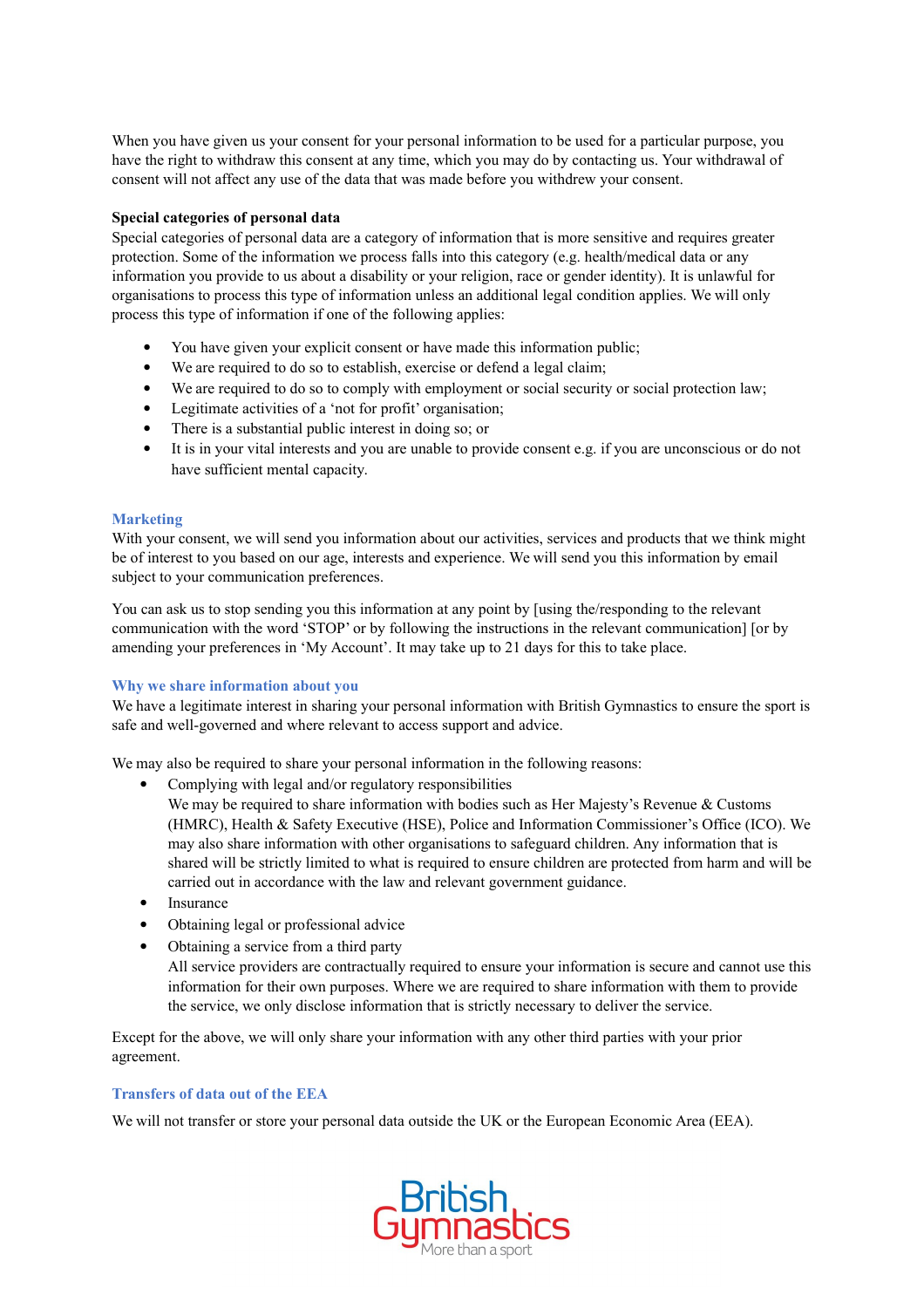We will not transfer your information to any other country or organisation outside the EEA unless there is a European Commission adequacy decision for the specific country to which the data is transferred or where we can be certain that there are adequate safeguards provided for your information and individual rights standards that meet the GDPR requirements.

Please contact us using the contact details in this notice if you would like further information about why transfers to the above countries are permitted under GDPR.

#### **Individual rights**

You have important rights under data protection law. In summary these include:

**To be informed about how your information is processed** (set out above)

# **To access any personal data held about you**

You have the right to access the personal information we hold about you. You can log in to 'My Account' at any time to view/amend/delete the information we hold about you that has been collected by the British Gymnastics system. You can also request a copy of any other information we hold by writing to us using the contact details below.

#### **To have your data rectified if it is inaccurate**

If you think that any of the information we hold is inaccurate, you can ask that corrections are made. We will either make the requested amendments or provide an explanation as to why we are not making changes

#### **To have your data deleted (except if there is a valid lawful reason to retain it)**

If you do not renew your membership or cease to have a relationship with the club, we will delete any information you provided within two years except for any financial/accounting records which need to be retained for six years in line with UK tax law. Additional information that has been provided solely for the purpose of participating in a specific activity will be deleted after the event

Video footage that has only been taken for coaching purposes will be retained only for as long as it is required for that purpose and in most cases, will be deleted within one month.

Photographs and other video footage captured for promotional purposes will be retained for up to 4 years. After this time, they will be deleted unless we consider them to be of public interest and should consequently be archived for historical purposes. Where images have been published on social media, these platform providers may continue to process your data after the retention period has lapsed.

You have a right to request the deletion of your information in advance of the above retention periods. We will delete this information unless there is a lawful reason for the information to be retained.

# **To have your information restricted or blocked from processing**

If you object to processing, we will restrict the processing of your information for the purpose to which you are objecting whilst we review your objection.

# **To portability**

If you wish to move to another club, you can transfer your information to another club registration by logging into 'My Account' on the British Gymnastics system. Alternatively, if you wish to leave the club, the information you provided on behalf of our club will be archived on the British Gymnastics system for 60 days and will be deleted after this has lapsed. During this period, you can transfer your information to another club. This may be limited to your club membership

# **To object to:**

# **- Any processing based on legitimate interests**

The right to object is specific to the data subject's particular situation. We will stop processing your personal data unless we can demonstrate compelling legitimate grounds for the processing, which override your individual interests, rights and freedoms or we need to continue to process your information in connection with a legal claim.

**- Your personal information being used for direct marketing activities**